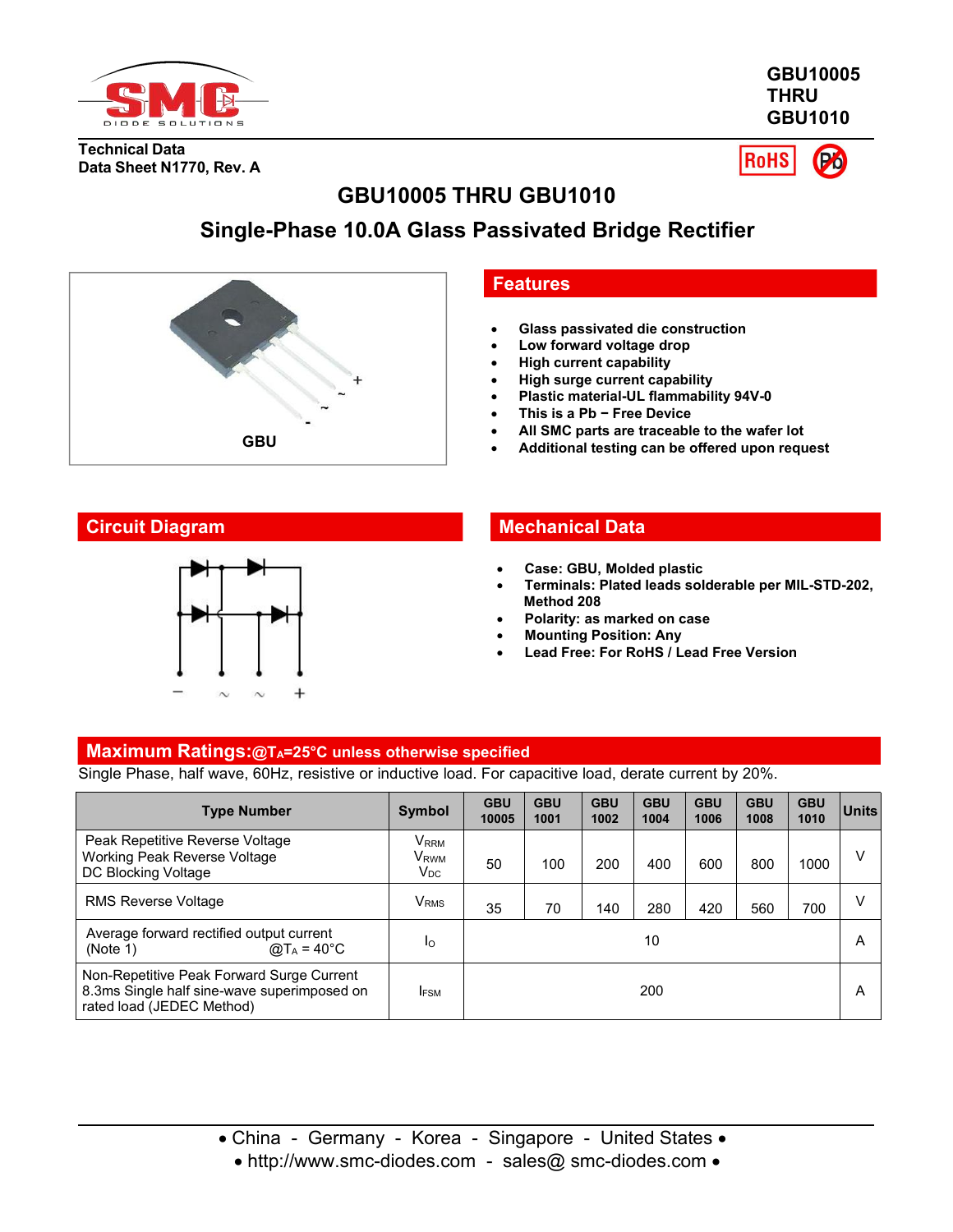

### **GBU10005 THRU GBU1010**

**RoHS** 

## **Electrical Characteristics:@TA=25°C unless otherwise specified**

| <b>Type Number</b>                                                                          | Symbol     | <b>GBU</b><br>10005 | <b>GBU</b><br>1001 | <b>GBU</b><br>1002 | <b>GBU</b><br>1004 | <b>GBU</b><br>1006 | <b>GBU</b><br>1008 | <b>GBU</b><br>1010 | ∣Units |
|---------------------------------------------------------------------------------------------|------------|---------------------|--------------------|--------------------|--------------------|--------------------|--------------------|--------------------|--------|
| Forward Voltage (per element)<br>@l <sub>F</sub> =5A<br>$@I_F = 10A$                        | $V_F$      |                     |                    |                    | 1.0<br>1.1         |                    |                    |                    |        |
| @T $_A$ = 25°C<br>Peak Reverse Current<br>At Rated DC Blocking Voltage $@T_A = 125^\circ C$ | <b>IRM</b> | 5.0<br>500          |                    |                    |                    |                    | μA                 |                    |        |
| Typical Junction Capacitance(per leg)<br>(Note 2)                                           | $C_{J}$    |                     |                    |                    | 70                 |                    |                    |                    | pF     |

Pulse width <  $300 \,\mu s$ , duty cycle <  $2\%$ 

### **Thermal-Mechanical Specifications:@TA=25°C unless otherwise specified**

| <b>Type Number</b>                      | <b>Symbol</b>                                       | <b>GBU</b><br>10005 | <b>GBU</b><br>1001 | <b>GBU</b><br>1002 | <b>GBU</b><br>1004 | <b>GBU</b><br>1006 | <b>GBU</b><br>1008 | <b>GBU</b><br>1010 | Units |
|-----------------------------------------|-----------------------------------------------------|---------------------|--------------------|--------------------|--------------------|--------------------|--------------------|--------------------|-------|
| Typical Thermal Resistance (per leg)    | $R_{\theta JA}$<br>$\mathsf{R}_{\theta\mathsf{JL}}$ | 25<br>າາ<br>L.L     |                    |                    |                    |                    |                    |                    | °C/W  |
| Operating and Storage Temperature Range | I STG                                               | $-55$ to $+150$     |                    |                    |                    |                    |                    | $\circ$<br>ັ       |       |

Note: 1. Mounted on glass epoxy PC board with 1.3mm<sup>2</sup> solder pad. 2. Measured at 1.0 MHz and applied reverse voltage of 4.0V D.C.

## **Ratings and Characteristics Curves**



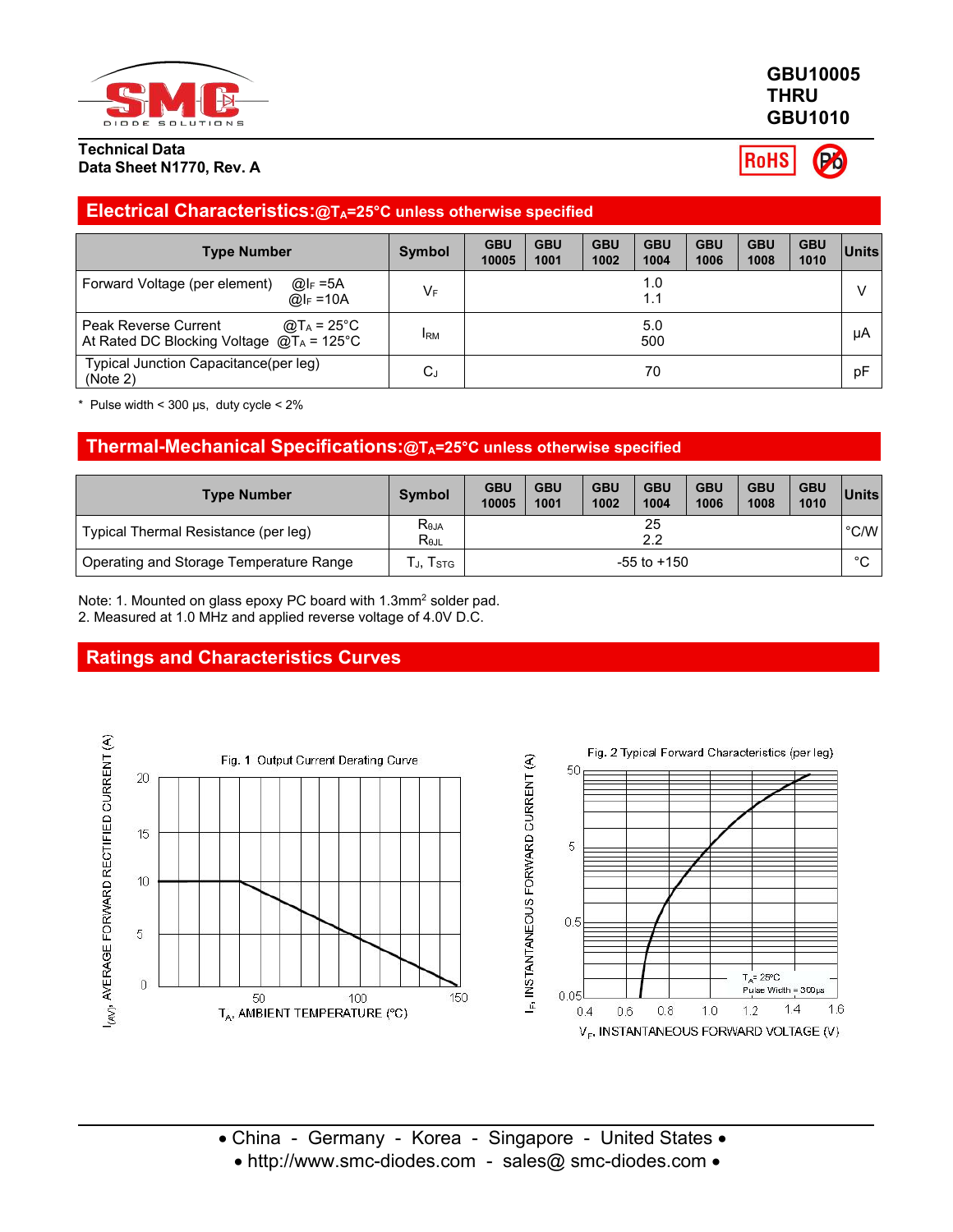

### **GBU10005 THRU GBU1010**







## **Ordering Information Marking Diagram**

| <b>Device</b>               | Package          | <b>Plating</b> | <b>Shipping</b> | <b>XXXXX</b><br>SSG |
|-----------------------------|------------------|----------------|-----------------|---------------------|
| GBU10005<br>THRU<br>GBU1010 | GBU<br>(Pb-Free) | Pure Sn        | 20pcs / tube    | <b>GBU</b><br>10005 |

For information on tape and reel specifications, including part orientation and tape sizes, please refer to our tape and reel packaging specification.



Where XXXXX is YYWWL

| WHELE AAAAA IS IT WWW. |                 |
|------------------------|-----------------|
| SSG                    | $=$ SSG         |
| YY                     | $=$ Year        |
| <b>WW</b>              | = Week          |
|                        | = Lot Number    |
| GBU10005               | $=$ Type Number |
|                        |                 |

**Cautions:** Molding resin

Epoxy resin UL:94V-0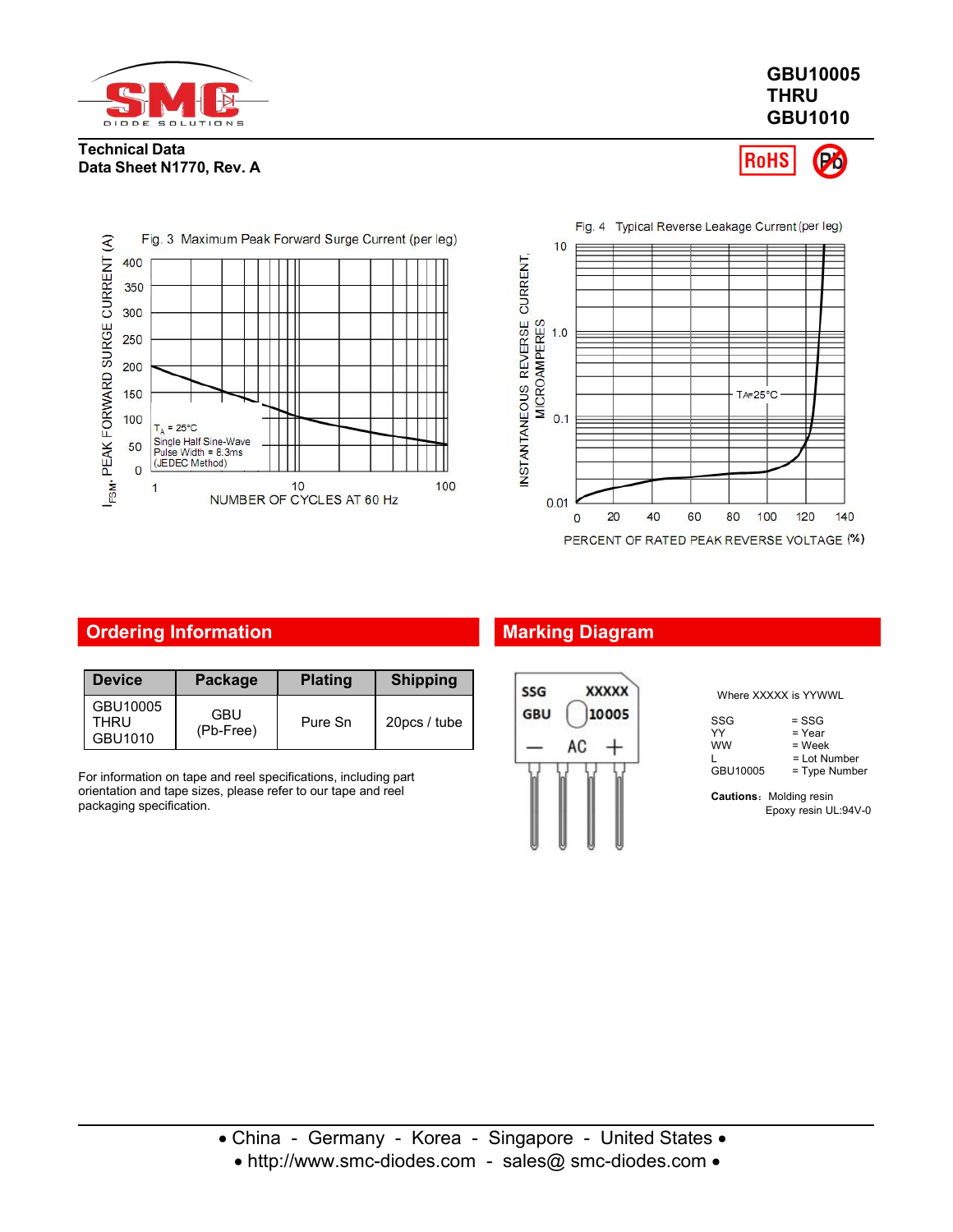

Po **RoHS** 

**GBU10005 THRU GBU1010**

## **Mechanical Dimensions GBU (Inches/Millimeters)**